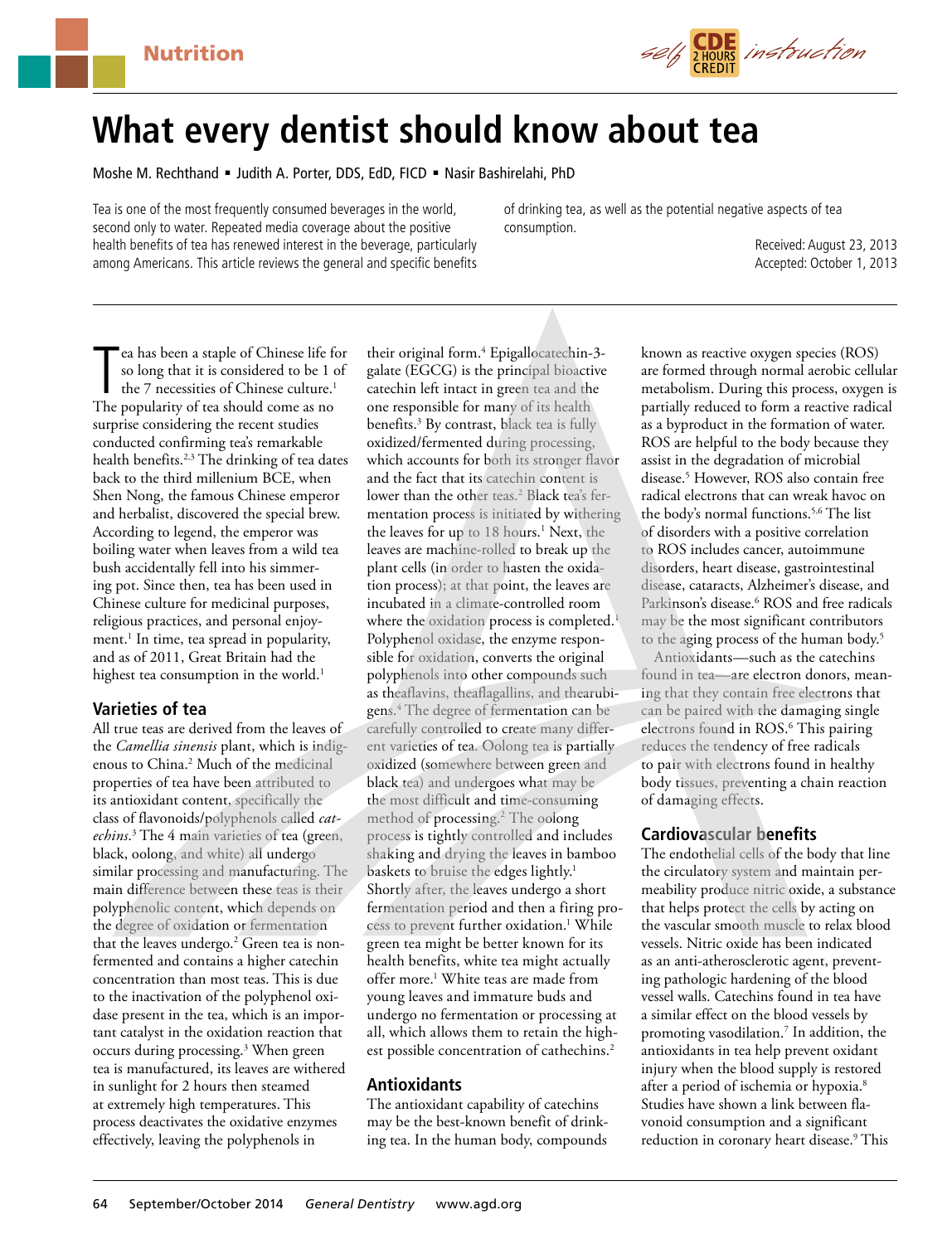finding was confirmed in a 2001 study by Arts et al, who found a significant inverse relationship between tea consumption and ischemic heart disease.<sup>10</sup> Moreover, a 2011 study by Deka & Vita reported that the flavins in black tea and catechins in green tea inhibit platelet aggregation in rabbits; this helps reduce cardiovascular disease caused by plaque buildup.<sup>11</sup> Many of the aforementioned studies had limitations, and additional research is necessary.

# **Neurological benefits**

After tea is consumed, the polyphenols are modified chemically by intestinal enzymes rendering them fit for absorption by the gastrointestinal tract.12 Once absorbed, the compounds travel in the bloodstream, where they are delivered to various tissues and organs. Certain polyphenols are unable to cross the blood brain barrier (BBB), a separation between blood and the extracellular fluid of the brain that manages the passage of various metabolites, drugs, and nutrients.<sup>12</sup> However, the polyphenolic compounds in tea (specifically EGCG) have demonstrated an ability to cross the BBB, which can impact brain function, neurodegenerative disorders, and psychiatric disorders.12

A number of new studies have suggested that the compounds found in green tea may be helpful in treating patients with Alzheimer's disease and other forms of dementia.13 Alzheimer's disease produces nonfunctional proteins (known as  $\beta$ -amyloid plaques) that attach to nerve cells in the brain. In a 2013 study, British scientists created balls of amyloid proteins similar to the toxic  $\beta$ -amyloid plaques present with Alzheimer's disease.13 The amyloid balls were treated with EGCG (the principal catechin found in green tea), which distorted the balls so that they could no longer attach to nerve cells.<sup>13</sup> A 2012 animal study in China found that green tea polyphenols (administered both in vivo and in vitro) had a protective effect against neurotoxicity caused by  $\beta$ -amyloid proteins.<sup>14</sup>

In a 2012 study, Wang et al found that EGCG had an effect on neurogenesis a function that is important for brain plasticity in that it affects learning and memory.<sup>15</sup> When mice used in the study were injected with EGCG, they showed a marked improvement in navigating mazes, a sign of improved spatial cognition.15

#### **Reducing cancer risk**

The primary form of tumor cell degradation induced by radiation and chemotherapy occurs via apoptosis, a programmed cell death. Excessive apoptosis causes atrophy, whereas an insufficient amount results in uncontrolled cell proliferation, as seen in cancer.16 A 2012 study on green tea catechins by Connors et al reported that treatment with EGCG can trigger apoptosis in prostate cancer cells (as evidenced by DNA fragmentation and cellular morphology).17

Another 2012 study found that Chinese women who drank an average of 2-3 cups of tea (mostly green) every day reduced the risk of digestive system cancers specifically colorectal, stomach, and esophageal cancers—by 21%.18 According to epidemiological evidence, black tea consumption generally is not associated with a reduced risk of cancer.<sup>19</sup> While many of these studies are hopeful, there are also reports that tea has no association with cancer, with some actually recording an increased risk of cancer.19

## **Other health benefits**

Black tea is the most popular variety in the western world, and green tea is the favorite in Asian countries.<sup>1</sup> Cigarettes also are one of the most highly consumed products in Asia; however, Asian countries—Japan in particular—have surprisingly low incidences of arteriosclerosis and lung disease per capita.20 This quandary is known as the *Asian Paradox.*20 Scientists theorize this paradox is the result of a high consumption rate of green tea, which may reduce the deleterious effects of cigarette smoking.20

While the emphasis in recent years has been on green tea and its health benefits, other teas may be beneficial, as well. Black tea has been reported to lower blood pressure, due to the polyphenolic effect on blood vessel function.21 White tea has been shown to have an anti-adipogenic effect, a quality that could be instrumental in battling obesity.<sup>22</sup> Certain tea varieties also have been associated with the prevention of diabetes, stroke, and osteoporosis.3

## **Oral health**

One common side effect of habitual tea drinking is tooth discoloration.<sup>23</sup> Discoloration is the result of pigmented

compounds known as *chromogens*, which are present in both coffee and tea, and have an affinity for dental enamel.<sup>23</sup> The tannins and other polyphenolic compounds in tea worsen the situation by increasing chromogens' ability to attach to enamel.<sup>23,24</sup>

Despite its potential esthetic disadvantage to teeth, tea consumption has been shown to help improve overall oral health. Green tea extract has shown inhibitory effects on certain bacteria that are responsible for causing dental caries and periodontitis.25 A 2013 study by Araghizadeh et al reported that green tea extract exhibited inhibitory activity on *Streptococcus mutans,* the primary bacteria responsible for dental caries, as well as other periodontopathic bacteria, including *P. gingivalis, A. actinomycetemcomitans,* and *P. intermedia*. 25 A 2010 study by Koyama et al demonstrated that consuming >1 cup of green tea/day was associated with a significantly decreased risk for tooth loss.26

Oolong tea has also been shown to help reduce dental caries.<sup>27</sup> The mechanism depends on the oolong tea polyphenols, which inhibit the function of glucosyltransferase, an important enzyme that allows *S. mutans* to attach to enamel.<sup>27</sup>

A 2013 in vitro study reported that green tea polyphenols (specifically EGCG) displayed an inhibitory effect on the growth and development of oral squamous cell carcinoma cells.28 A 2005 study by Halder et al studied patients with oral leukoplakia, a precancerous lesion that has been reported in half of all cases of oral cancer.<sup>29</sup> A group of patients in the study were given 3 cups of black tea every day for 1 year. The results from this group showed a significant reduction in the patients' leukoplakia and precancerous cellular damage.<sup>29</sup>

## **Negative effects**

Despite the tremendous potential health benefits of tea, certain negative effects that cannot be overlooked have been reported as well. One such effect that relates to dentistry is the fluoride content of tea.<sup>2</sup> Regular strength tea (specifically black tea) contains fluoride levels as high as 6.5 ppm, while the US Environmental Protection Agency recommended fluoride levels for public drinking are 1.2 ppm.30,31 This relatively high fluoride content could put patients at risk for skeletal fluorosis and developmental tooth defects.